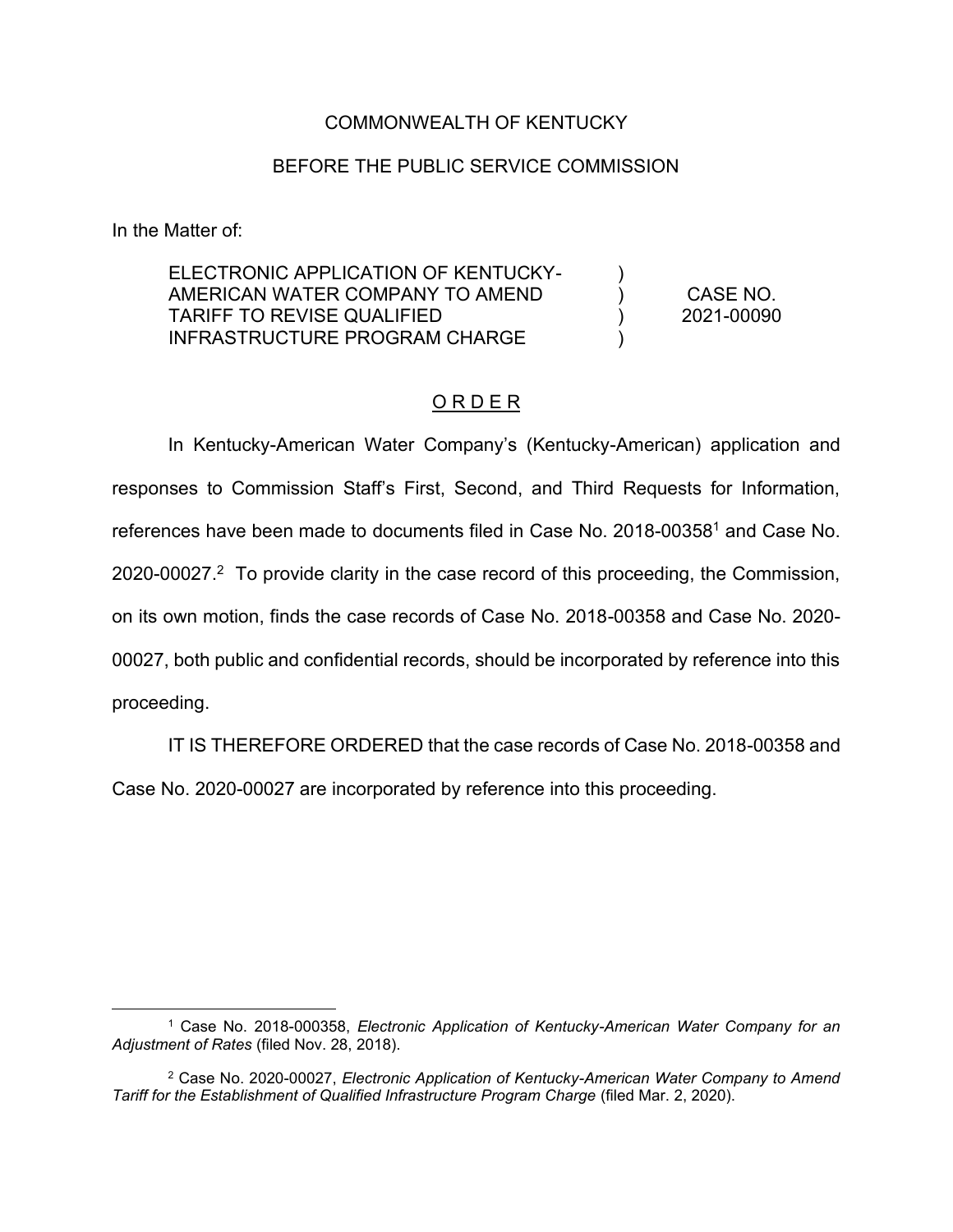By the Commission



ATTEST:

\_\_\_\_\_\_\_\_\_\_\_\_\_\_\_\_\_\_\_\_\_\_

Executive Director

Case No. 2021-00090